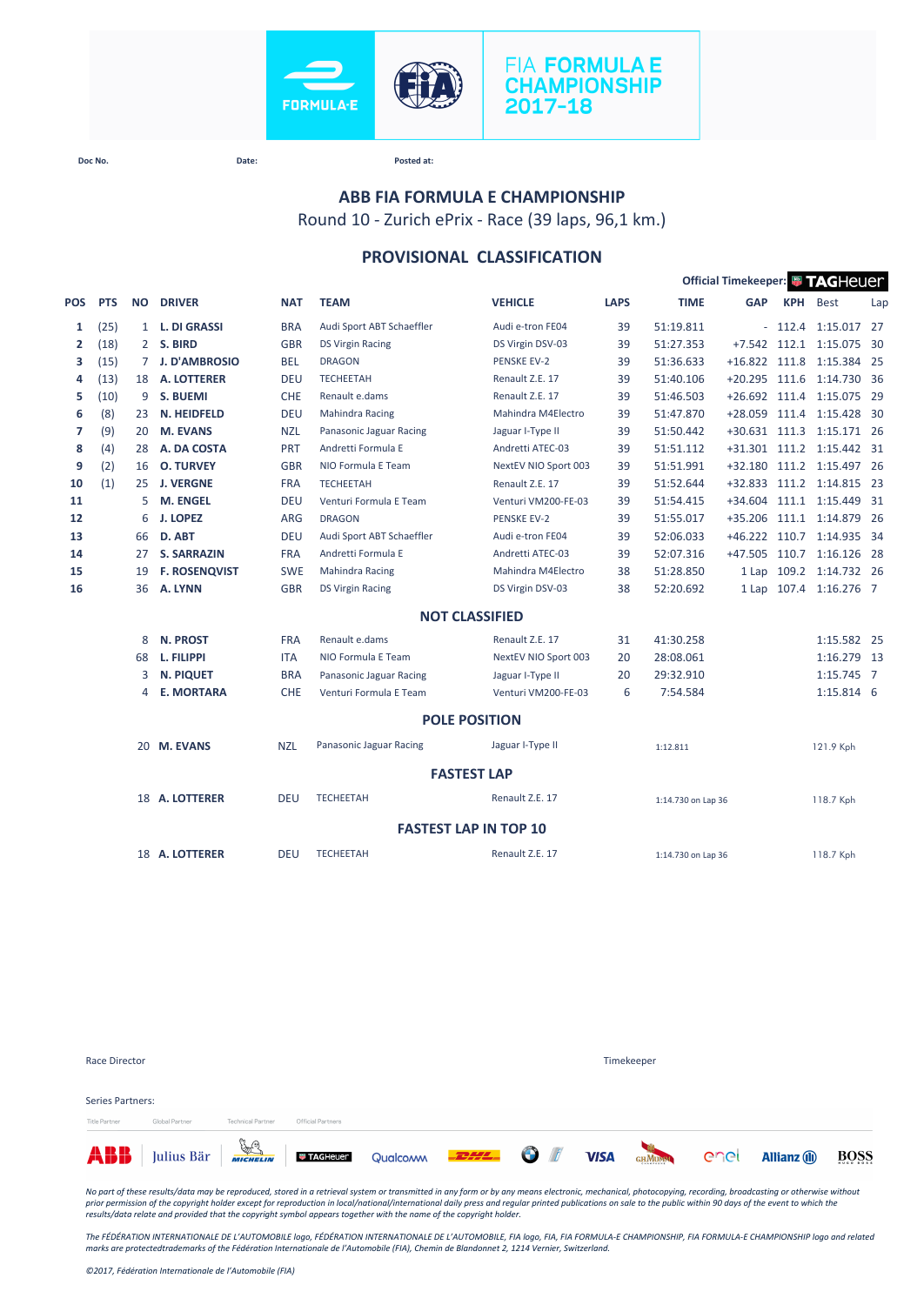

### **ABB FIA FORMULA E CHAMPIONSHIP**

Round 10 - Zurich ePrix - Qualifying

## **PROVISIONAL CLASSIFICATION**

|    |                            |                                         |               |                   | Official Timekeeper: <b>WITAGHEUEM</b> |       |            |
|----|----------------------------|-----------------------------------------|---------------|-------------------|----------------------------------------|-------|------------|
|    | <b>POS NO DRIVER</b>       | <b>NAT TEAM</b>                         | <b>GROUPS</b> | <b>SUPER POLE</b> | <b>TIME</b>                            |       | <b>GAP</b> |
| 1  | <b>20 Mitch EVANS</b>      | <b>NZL</b><br>Panasonic Jaguar Racing   | 1:12.594      | 1:12.811          | 1:12.811                               |       |            |
| 2  | <b>18 André LOTTERER</b>   | <b>DEU</b><br><b>TECHEETAH</b>          | 1:12.906      | 1:12.948          | 1:12.948                               | 0.137 | 0.137      |
| з  | 2 Sam BIRD                 | GBR DS Virgin Racing                    | 1:12.981      | 1:13.022          | 1:13.022                               | 0.211 | 0.074      |
| 4  | 7 Jérôme D'AMBROSIO        | <b>BEL</b><br><b>DRAGON</b>             | 1:12.857      | 1:13.096          | 1:13.096                               | 0.285 | 0.074      |
| 5  | 6 José Maria LOPEZ         | ARG DRAGON                              | 1:12.877      | 1:13.927          | 1:13.927                               | 1.116 | 0.831      |
|    |                            |                                         |               |                   |                                        |       |            |
| 6  | 1 Lucas DI GRASSI          | BRA Audi Sport ABT Schaeffler           | 1:13.042      |                   | 1:13.042                               |       |            |
| 7  | 9 Sébastien BUEMI          | <b>CHE</b><br>Renault e.dams            | 1:13.061      |                   | 1:13.061                               | 0.019 | 0.019      |
| 8  | 8 Nicolas PROST            | <b>FRA</b><br>Renault e.dams            | 1:13.084      |                   | 1:13.084                               | 0.042 | 0.023      |
| 9  | <b>66 Daniel ABT</b>       | <b>DEU</b><br>Audi Sport ABT Schaeffler | 1:13.107      |                   | 1:13.107                               | 0.065 | 0.023      |
| 10 | <b>19 Felix ROSENQVIST</b> | SWE Mahindra Racing                     | 1:13.214      |                   | 1:13.214                               | 0.172 | 0.107      |
| 11 | 3 Nelson PIQUET            | BRA Panasonic Jaguar Racing             | 1:13.380      |                   | 1:13.380                               | 0.338 | 0.166      |
| 12 | 36 Alex LYNN               | GBR DS Virgin Racing                    | 1:13.393      |                   | 1:13.393                               | 0.351 | 0.013      |
| 13 | <b>23 Nick HEIDFELD</b>    | <b>DEU</b><br>Mahindra Racing           | 1:13.405      |                   | 1:13.405                               | 0.363 | 0.012      |
| 14 | 4 Edoardo MORTARA          | <b>CHE</b><br>Venturi Formula F Team    | 1:13.413      |                   | 1:13.413                               | 0.371 | 0.008      |
| 15 | 28 Antonio Felix DA COSTA  | <b>PRT</b><br>Andretti Formula E        | 1:13.422      |                   | 1:13.422                               | 0.380 | 0.009      |
| 16 | 27 Stéphane SARRAZIN       | <b>FRA</b><br>Andretti Formula F        | 1:13.500      |                   | 1:13.500                               | 0.458 | 0.078      |
| 17 | <b>25 Jean-Eric VERGNE</b> | <b>FRA TECHEETAH</b>                    | 1:13.524      |                   | 1:13.524                               | 0.482 | 0.024      |
| 18 | <b>5 Maro ENGEL</b>        | <b>DEU</b><br>Venturi Formula F Team    | 1:13.541      |                   | 1:13.541                               | 0.499 | 0.017      |
| 19 | 68 Luca FILIPPI            | <b>ITA</b><br>NIO Formula F Team        | 1:14.067      |                   | 1:14.067                               | 1.025 | 0.526      |
| 20 | <b>16 Oliver TURVEY</b>    | GBR NIO Formula E Team                  | 1:14.139      |                   | 1:14.139                               | 1.097 | 0.072      |

| Race Director:   |                |                          |                   |                                                                         |  | Timekeeper  |             |                     |      |
|------------------|----------------|--------------------------|-------------------|-------------------------------------------------------------------------|--|-------------|-------------|---------------------|------|
| Series Partners: |                |                          |                   |                                                                         |  |             |             |                     |      |
| Title Partner    | Global Partner | <b>Technical Partner</b> | Official Partners |                                                                         |  |             |             |                     |      |
|                  |                |                          |                   | <b>ABB</b> Julius Bär <b>Francische Der Acheuen</b> Qualcom <b>2000</b> |  | <b>VISA</b> | GEMUNN CACI | <b>Allianz</b> (ii) | BOSS |

*No part of these results/data may be reproduced, stored in a retrieval system or transmitted in any form or by any means electronic, mechanical, photocopying, recording, broadcasting or otherwise without*  prior permission of the copyright holder except for reproduction in local/national/international daily press and regular printed publications on sale to the public within 90 days of the event to which the<br>results/data rela

The FÉDÉRATION INTERNATIONALE DE L'AUTOMOBILE logo, FÉDÉRATION INTERNATIONALE DE L'AUTOMOBILE, FIA logo, FIA, FIA FORMULA-E CHAMPIONSHIP, FIA FORMULA-E CHAMPIONSHIP logo and related<br>marks are protectedtrademarks of the Féd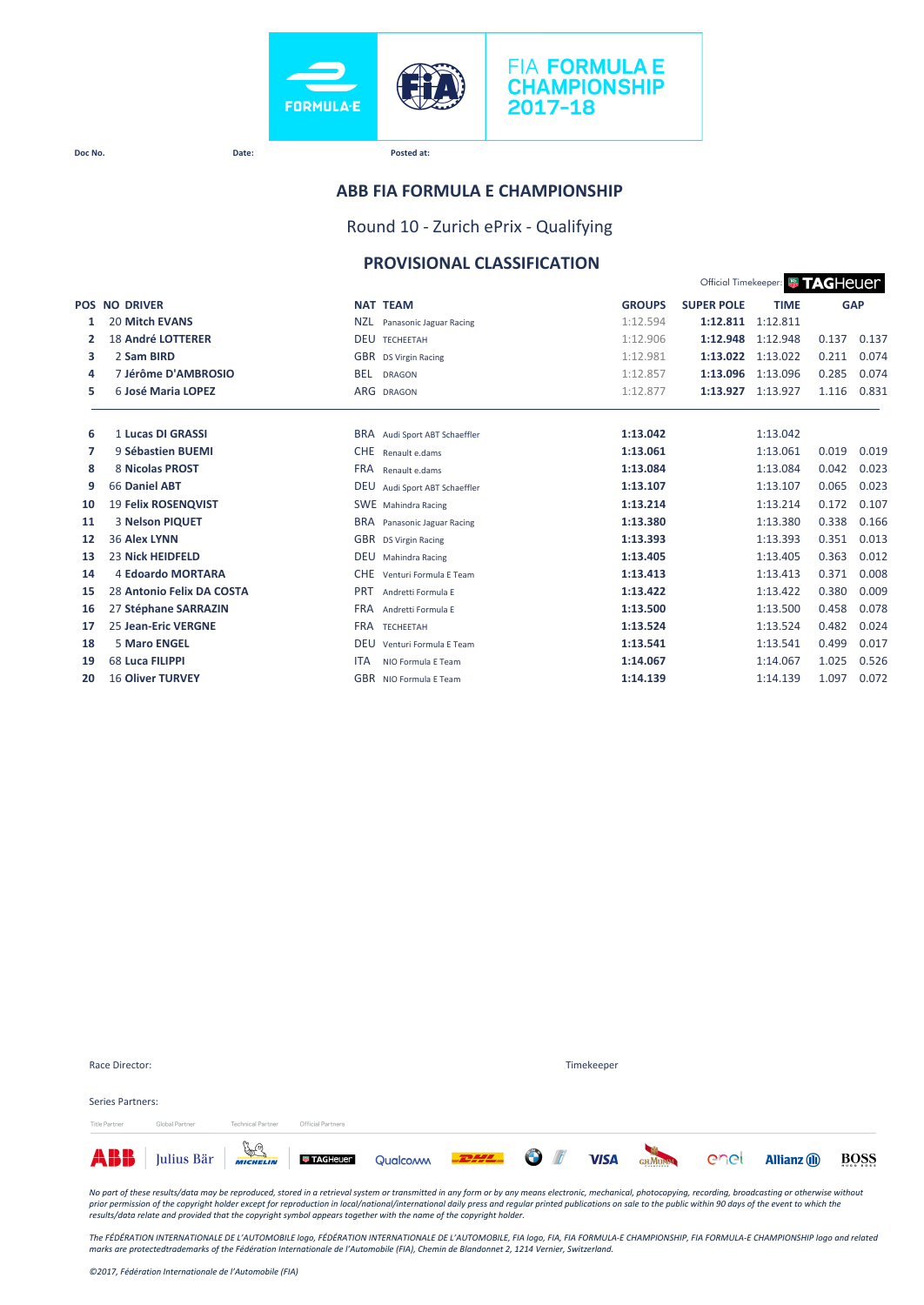



#### **ABB FIA FORMULA E CHAMPIONSHIP**

Round 10 - Zurich ePrix - Qualifying Groups

## **CLASSIFICATION**

| Official Timekeeper: # TAGHeuer |                           |                                  |             |                |                                |  |  |
|---------------------------------|---------------------------|----------------------------------|-------------|----------------|--------------------------------|--|--|
| <b>POS</b>                      | <b>NO DRIVER</b>          | <b>NAT TEAM</b>                  | <b>TIME</b> | <b>GAP</b>     | <b>SESSION</b>                 |  |  |
| 1                               | 20 Mitch EVANS            | NZL Panasonic Jaguar Racing      | 1:12.594    |                | <b>Qualifying Group 2</b>      |  |  |
| $\overline{2}$                  | 7 Jérôme D'AMBROSIO       | <b>BEL</b><br><b>DRAGON</b>      | 1:12.857    | 0.263<br>0.263 | <b>Qualifying Group 4</b>      |  |  |
| 3                               | 6 José Maria LOPEZ        | <b>ARG DRAGON</b>                | 1:12.877    | 0.283          | 0.020 Qualifying Group 4       |  |  |
| 4                               | <b>18 André LOTTERER</b>  | <b>DEU TECHEFTAH</b>             | 1:12.906    | 0.312          | 0.029 Qualifying Group 2       |  |  |
| 5                               | 2 Sam BIRD                | GBR DS Virgin Racing             | 1:12.981    | 0.387          | 0.075 Qualifying Group 1       |  |  |
| 6                               | 1 Lucas DI GRASSI         | BRA Audi Sport ABT Schaeffler    | 1:13.042    | 0.448          | 0.061 Qualifying Group 2       |  |  |
| 7                               | 9 Sébastien BUEMI         | <b>CHE</b> Renault e.dams        | 1:13.061    | 0.467          | 0.019 Qualifying Group 1       |  |  |
| 8                               | 8 Nicolas PROST           | FRA Renault e.dams               | 1:13.084    | 0.490          | 0.023 Qualifying Group 4       |  |  |
| 9                               | 66 Daniel ABT             | DEU Audi Sport ABT Schaeffler    | 1:13.107    | 0.513          | 0.023 Qualifying Group 1       |  |  |
| 10                              | 19 Felix ROSENQVIST       | <b>SWE</b> Mahindra Racing       | 1:13.214    | 0.620          | 0.107 Qualifying Group 1       |  |  |
| 11                              | 3 Nelson PIQUET           | BRA Panasonic Jaguar Racing      | 1:13.380    | 0.786          | 0.166 Qualifying Group 2       |  |  |
| 12                              | 36 Alex LYNN              | <b>GBR</b> DS Virgin Racing      | 1:13.393    | 0.799          | 0.013 Qualifying Group 3       |  |  |
| 13                              | 23 Nick HEIDFELD          | <b>DEU</b> Mahindra Racing       | 1:13.405    | 0.811          | 0.012 Qualifying Group 3       |  |  |
| 14                              | 4 Edoardo MORTARA         | CHE Venturi Formula E Team       | 1:13.413    | 0.819          | 0.008 Qualifying Group 3       |  |  |
| 15                              | 28 Antonio Felix DA COSTA | <b>PRT</b><br>Andretti Formula E | 1:13.422    | 0.828          | 0.009 Qualifying Group 3       |  |  |
| 16                              | 27 Stéphane SARRAZIN      | FRA Andretti Formula E           | 1:13.500    | 0.906          | 0.078 Qualifying Group 4       |  |  |
| 17                              | 25 Jean-Eric VERGNE       | <b>FRA TECHEETAH</b>             | 1:13.524    | 0.930          | 0.024 Qualifying Group 1       |  |  |
| 18                              | <b>5 Maro ENGEL</b>       | DEU Venturi Formula E Team       | 1:13.541    | 0.947          | 0.017 Qualifying Group 3       |  |  |
| 19                              | 68 Luca FILIPPI           | <b>ITA</b><br>NIO Formula E Team | 1:14.067    | 1.473          | 0.526 Qualifying Group 4       |  |  |
| 20                              | <b>16 Oliver TURVEY</b>   | GBR NIO Formula F Team           | 1:14.139    |                | 1.545 0.072 Qualifying Group 2 |  |  |

|                  | <b>ABB</b> Julius Bär <b>ACTED JULION DETAILED</b> Qualcomm <b>DETAIL OF VISA</b> GENOM COC |                          |                   |  |  |  |  | <b>Allianz (ii)</b> | BOSS |  |
|------------------|---------------------------------------------------------------------------------------------|--------------------------|-------------------|--|--|--|--|---------------------|------|--|
| Title Partner    | Global Partner                                                                              | <b>Technical Partner</b> | Official Partners |  |  |  |  |                     |      |  |
| Series Partners: |                                                                                             |                          |                   |  |  |  |  |                     |      |  |
|                  |                                                                                             |                          |                   |  |  |  |  |                     |      |  |
| Race Director:   |                                                                                             |                          | Timekeeper        |  |  |  |  |                     |      |  |

No part of these results/data may be reproduced, stored in a retrieval system or transmitted in any form or by any means electronic, mechanical, photocopying, recording, broadcasting or otherwise without<br>prior permission o

The FÉDÉRATION INTERNATIONALE DE L'AUTOMOBILE logo, FÉDÉRATION INTERNATIONALE DE L'AUTOMOBILE, FIA logo, FIA, FIA FORMULA-E CHAMPIONSHIP, FIA FORMULA-E CHAMPIONSHIP logo and related<br>marks are protectedtrademarks of the Féd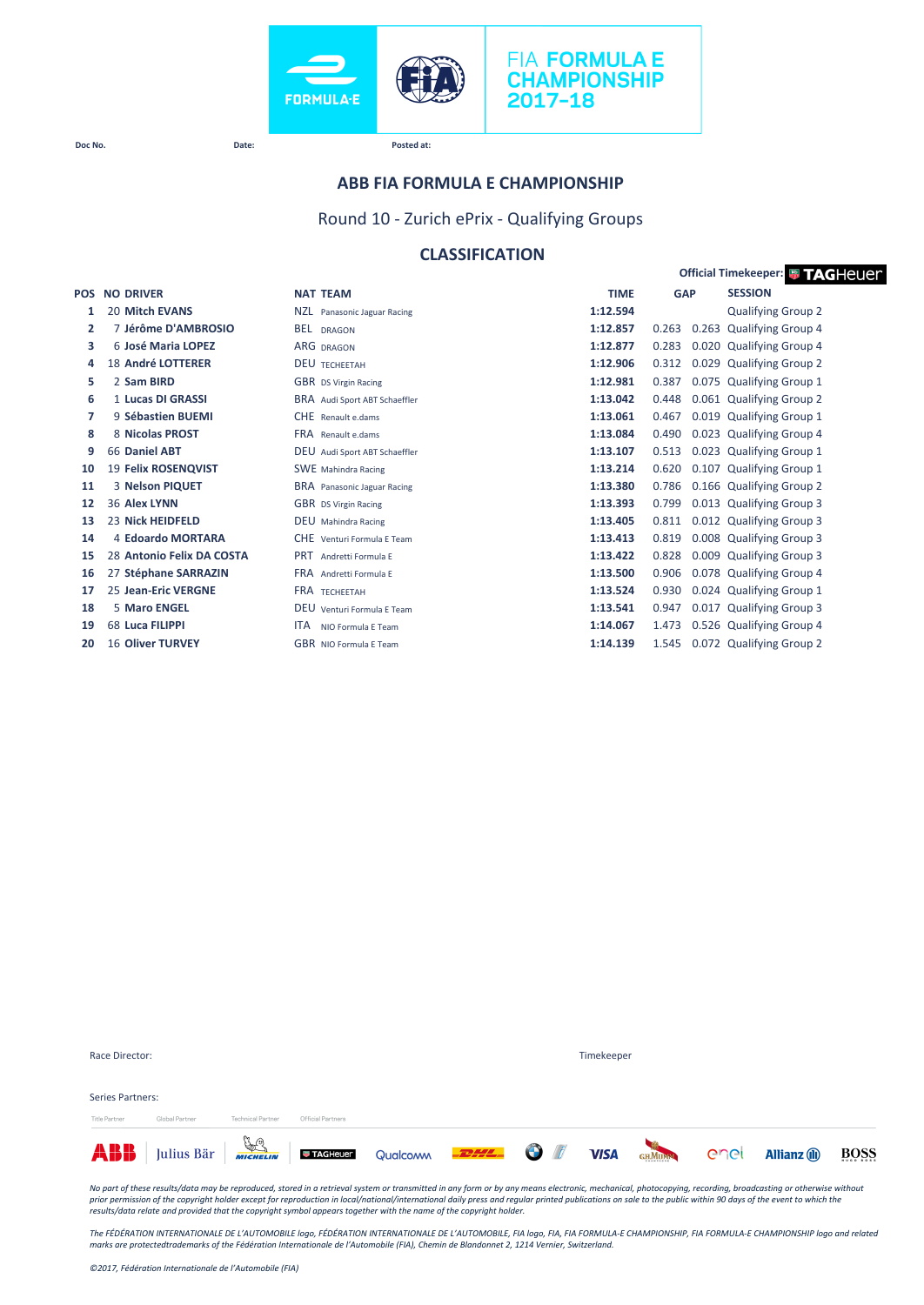



#### **ABB FIA FORMULA E CHAMPIONSHIP**

### Round 10 - Zurich ePrix - Non Qualifying Practice 2

|            |                |                               |            | <b>CLASSIFICATION</b>     |                      |                    |                  |    | Official Timekeeper: <sup>1</sup> TAGHeuer |                 |            |
|------------|----------------|-------------------------------|------------|---------------------------|----------------------|--------------------|------------------|----|--------------------------------------------|-----------------|------------|
| <b>POS</b> | <b>NO</b>      | <b>DRIVER</b>                 | <b>NAT</b> | <b>TEAM</b>               | <b>CAR</b>           | <b>TIME</b>        | <b>LAP TOTAL</b> |    | <b>GAP</b>                                 |                 | <b>KPH</b> |
| 1          | 19             | <b>Felix ROSENQVIST</b>       | <b>SWE</b> | <b>Mahindra Racing</b>    | Mahindra M4Electro   | 1:12.207           | 12               | 20 |                                            | $\sim$          | 122.9      |
| 2          | 20             | <b>Mitch EVANS</b>            | <b>NZL</b> | Panasonic Jaguar Racing   | Jaguar I-Type II     | 1:12.261           | 3                | 14 | $+0.054$                                   | $+0.054$        | 122.8      |
| 3          |                | Jérôme D'AMBROSIO             | <b>BEL</b> | <b>DRAGON</b>             | <b>PENSKE EV-2</b>   | 1:12.595           | 7                | 9  | $+0.388$                                   | $+0.334$        | 122.2      |
| 4          | 6              | <b>José Maria LOPEZ</b>       | <b>ARG</b> | <b>DRAGON</b>             | <b>PENSKE EV-2</b>   | 1:12.601           | 3                | 12 | $+0.394$                                   | $+0.006$        | 122.2      |
| 5          | 36             | <b>Alex LYNN</b>              | <b>GBR</b> | <b>DS Virgin Racing</b>   | DS Virgin DSV-03     | 1:12.620           | 13               | 17 | $+0.413$                                   | $+0.019$        | 122.2      |
| 6          | $\overline{2}$ | <b>Sam BIRD</b>               | <b>GBR</b> | <b>DS Virgin Racing</b>   | DS Virgin DSV-03     | 1:12.665           | 13               | 18 | $+0.458$                                   | $+0.045$        | 122.1      |
| 7          | 25             | <b>Jean-Eric VERGNE</b>       | <b>FRA</b> | <b>TECHEETAH</b>          | Renault Z.E. 17      | 1:12.684           | 3                | 15 | $+0.477$                                   | $+0.019$        | 122.1      |
| 8          | 18             | <b>André LOTTERER</b>         | <b>DEU</b> | <b>TECHEETAH</b>          | Renault Z.E. 17      | 1:12.802           | 15               | 15 | $+0.595$                                   | $+0.118$        | 121.9      |
| 9          | 9              | Sébastien BUEMI               | CHE        | Renault e.dams            | Renault Z.E. 17      | 1:12.848           | 3                | 14 | $+0.641 + 0.046$                           |                 | 121.8      |
| 10         | 3              | <b>Nelson PIQUET</b>          | <b>BRA</b> | Panasonic Jaguar Racing   | Jaguar I-Type II     | 1:12.895           | 3                | 12 | $+0.688$                                   | $+0.047$        | 121.7      |
| 11         | 5              | <b>Maro ENGEL</b>             | <b>DEU</b> | Venturi Formula E Team    | Venturi VM200-FE-03  | 1:12.911           | 3                | 18 | $+0.704 +0.016$                            |                 | 121.7      |
| 12         | 23             | <b>Nick HEIDFELD</b>          | <b>DEU</b> | Mahindra Racing           | Mahindra M4Electro   | 1:12.968           | 11               | 13 | $+0.761 + 0.057$                           |                 | 121.6      |
| 13         | 1              | <b>Lucas DI GRASSI</b>        | <b>BRA</b> | Audi Sport ABT Schaeffler | Audi e-tron FE04     | 1:13.225           | 16               | 19 | $+1.018$                                   | $+0.257$        | 121.2      |
| 14         | 16             | <b>Oliver TURVEY</b>          | <b>GBR</b> | NIO Formula E Team        | NextEV NIO Sport 003 | 1:13.445           | 3                | 16 | $+1.238 +0.220$                            |                 | 120.8      |
| 15         | 4              | <b>Edoardo MORTARA</b>        | <b>CHE</b> | Venturi Formula E Team    | Venturi VM200-FE-03  | 1:13.475           | 3                | 18 | $+1.268$ $+0.030$                          |                 | 120.8      |
| 16         | 66             | <b>Daniel ABT</b>             | <b>DEU</b> | Audi Sport ABT Schaeffler | Audi e-tron FE04     | 1:13.494           | 7                | 12 | $+1.287$                                   | $+0.019$        | 120.7      |
| 17         | 27             | <b>Stéphane SARRAZIN</b>      | <b>FRA</b> | Andretti Formula E        | Andretti ATEC-03     | 1:13.500           | 14               | 17 | $+1.293$                                   | $+0.006$        | 120.7      |
| 18         | 8              | <b>Nicolas PROST</b>          | <b>FRA</b> | Renault e.dams            | Renault Z.E. 17      | 1:13.635           | 10               | 12 | $+1.428$                                   | $+0.135$        | 120.5      |
| 19         | 68             | <b>Luca FILIPPI</b>           | <b>ITA</b> | NIO Formula E Team        | NextEV NIO Sport 003 | 1:13.821           | 3                | 18 | $+1.614$ $+0.186$                          |                 | 120.2      |
| 20         | 28             | <b>Antonio Felix DA COSTA</b> | PRT        | Andretti Formula E        | Andretti ATEC-03     | 1:14.234           | 8                | 8  |                                            | $+2.027 +0.413$ | 119.5      |
|            |                |                               |            |                           | <b>FASTEST LAP</b>   |                    |                  |    |                                            |                 |            |
|            | 19             | <b>F. ROSENQVIST</b>          | <b>SWE</b> | Mahindra Racing           | Mahindra M4Electro   | 1:12.207 on Lap 12 |                  |    |                                            |                 | 122.9 Kph  |

|                      | <b>ABB</b> Julius Bär <b>Franz Landschweiter</b> Qualcomm <b>FRAZ OF</b> VISA |                          |                   |  |                   | GHMUMM Cnel | <b>Allianz</b> (ii) | <b>BOSS</b> |
|----------------------|-------------------------------------------------------------------------------|--------------------------|-------------------|--|-------------------|-------------|---------------------|-------------|
| <b>Title Partner</b> | Global Partner                                                                | <b>Technical Partner</b> | Official Partners |  |                   |             |                     |             |
| Series Partners:     |                                                                               |                          |                   |  |                   |             |                     |             |
| Race Director        |                                                                               |                          |                   |  | <b>Timekeeper</b> |             |                     |             |

No part of these results/data may be reproduced, stored in a retrieval system or transmitted in any form or by any means electronic, mechanical, photocopying, recording, broadcasting or otherwise without<br>prior permission o

*The FÉDÉRATION INTERNATIONALE DE L'AUTOMOBILE logo, FÉDÉRATION INTERNATIONALE DE L'AUTOMOBILE, FIA logo, FIA, FIA FORMULA-E CHAMPIONSHIP, FIA FORMULA-E CHAMPIONSHIP logo and related marks are protectedtrademarks of the Fédération Internationale de l'Automobile (FIA), Chemin de Blandonnet 2, 1214 Vernier, Switzerland.*